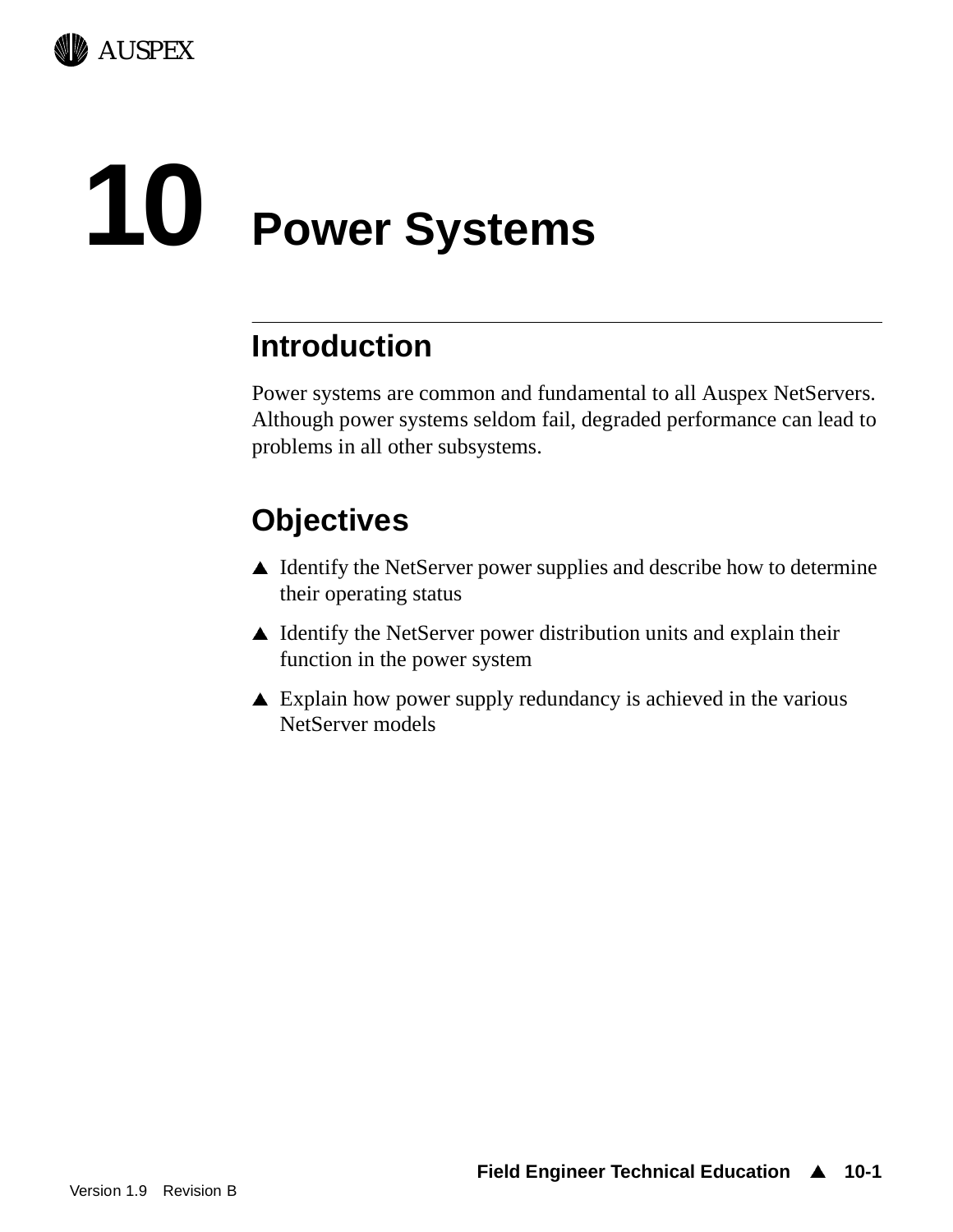



**Mack Truck II/III drive rack power distribution (base cabinet)**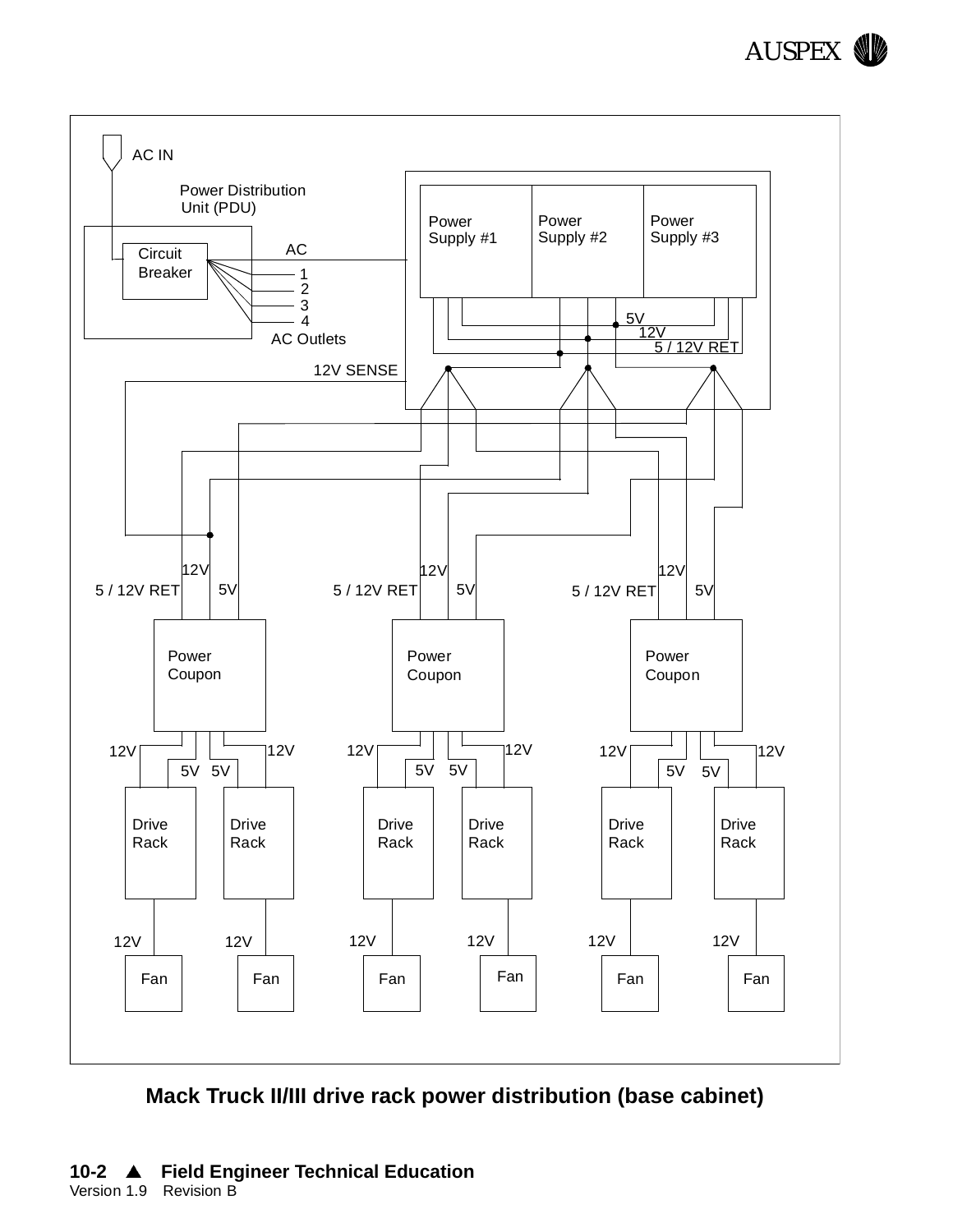

## **Overview**

Auspex NetServer power systems have three major components:

- $\triangle$  Power distribution units (PDUs)
- $\triangle$  Power harnesses
- $\triangle$  Power supplies

AC power is routed through the PDU to the power supplies and from the supplies to the other NetServer subsystems. In the Mack Truck I, the supplies are functionalized: one provides power to the drive racks and the other provides power to the card cage. The Roadrunner/Dino servers use a single power supply while the Mack Truck II/III cabinets use one to three identical supplies, depending on system needs. For details on Mack Truck II/III power distribution, refer to the figures entitled *Mack Truck II/III drive rack power distribution* and *Mack Truck II/III card cage power distribution*.

Auspex NetServers are available with redundant or non-redundant power systems. The sections that follow describe power supply redundancy and how it is achieved for the various NetServer products.

# **Power Distribution Units**

Power enters the NetServer through the Power Distribution Unit (PDU) which regulates the AC input power to the power supplies. The PDU is physically located in the back of each base and expansion cabinet at the bottom of the cabinet. On the Roadrunner/Dino cabinets, the PDU is incorporated within the power supply and is therefore not fieldreplaceable as a separate unit.

# **Power Harnesses**

The Mack Truck I power harness is field-replaceable and consists of two parts:

 $\triangle$  The wire group providing power to the drive racks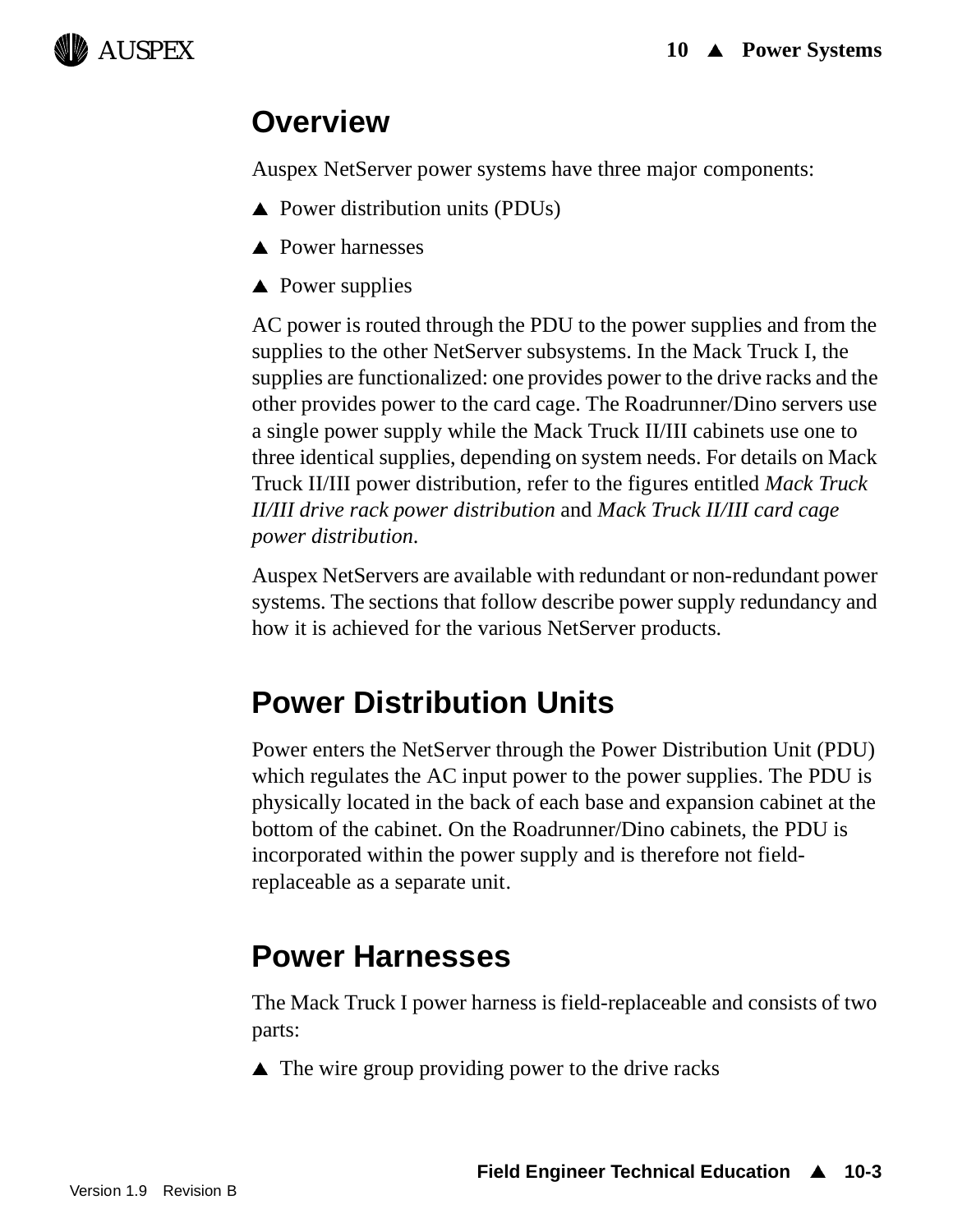



#### **Mack Truck II/III card cage power distribution (base cabinet)**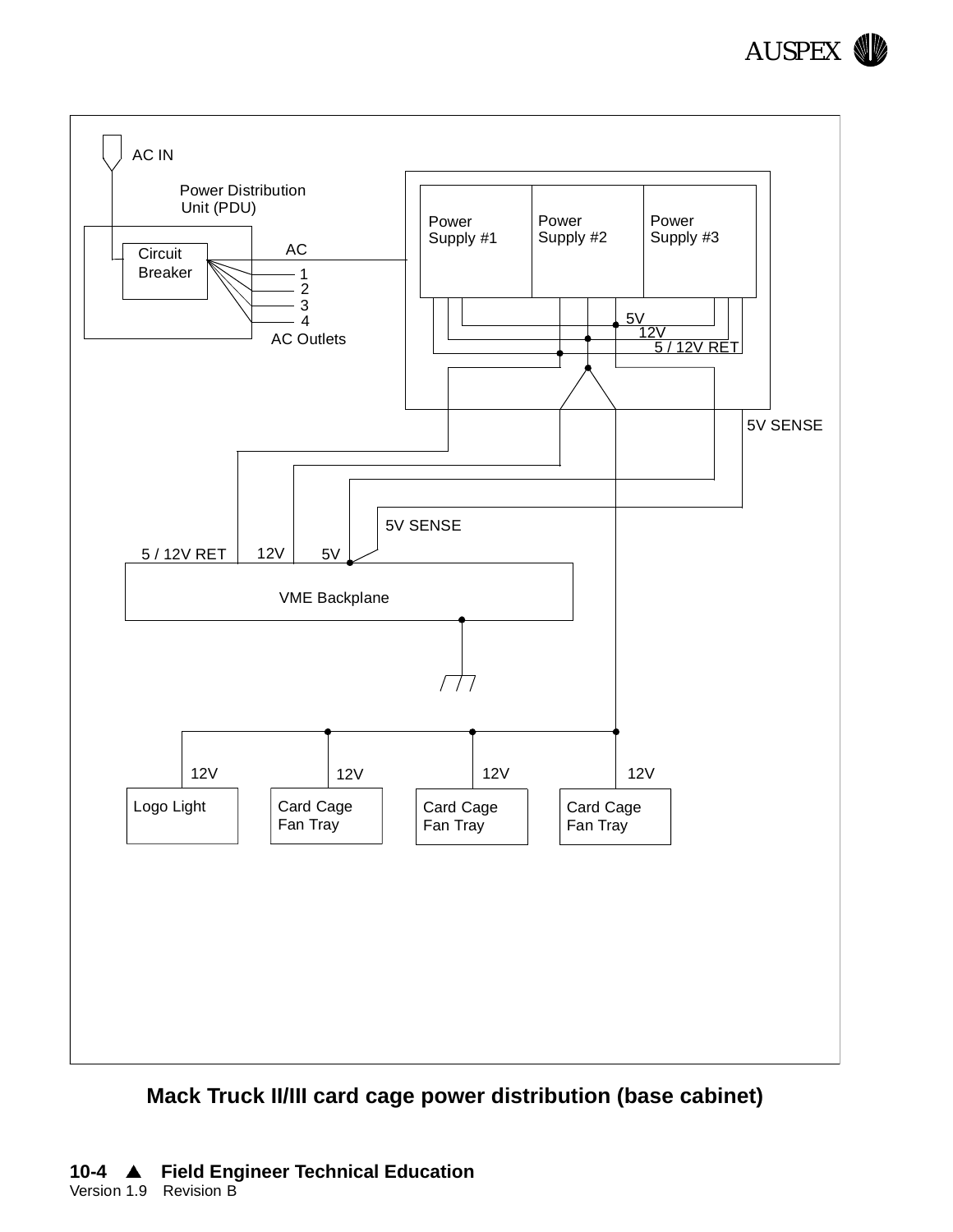

 $\triangle$  The wire group providing power to the VME card cage

The Mack Truck II/III power harness also consists of the same two parts but is not field-replaceable. The Roadrunner/Dino power harness is a single unit and is not field-replaceable.

## **Power Supplies**

Power supplies are discussed and illustrated in detail in the following sections.

## **Mack Truck II/III Power System**

The Mack Truck II/III cabinets support up to three identical power supplies, part number  $650011$  or  $650014$ .<sup>1</sup> These supplies can be hotplugged if installed in sufficient quantity to ensure redundancy. N+1 redundancy requirements vary based on system configuration.

## **Determining Operating Status**

The operating status of the 650011 or 650014 power supplies can be determined by examining the LED indicators on the front of the supplies. The figure in this chapter entitled *Mack Truck II/III power supply* shows how the LED indicator display is interpreted.

## **Replacing a Mack Truck II/III Power Supply**

Your *Field Service Guide* provides complete instructions for power supply replacement, but observe the following two cautions.

<sup>1.</sup> Part number 650011 was the original Mack Truck II power supply. It is being replaced by part number 650014 via Field Change Order (FCO) 101.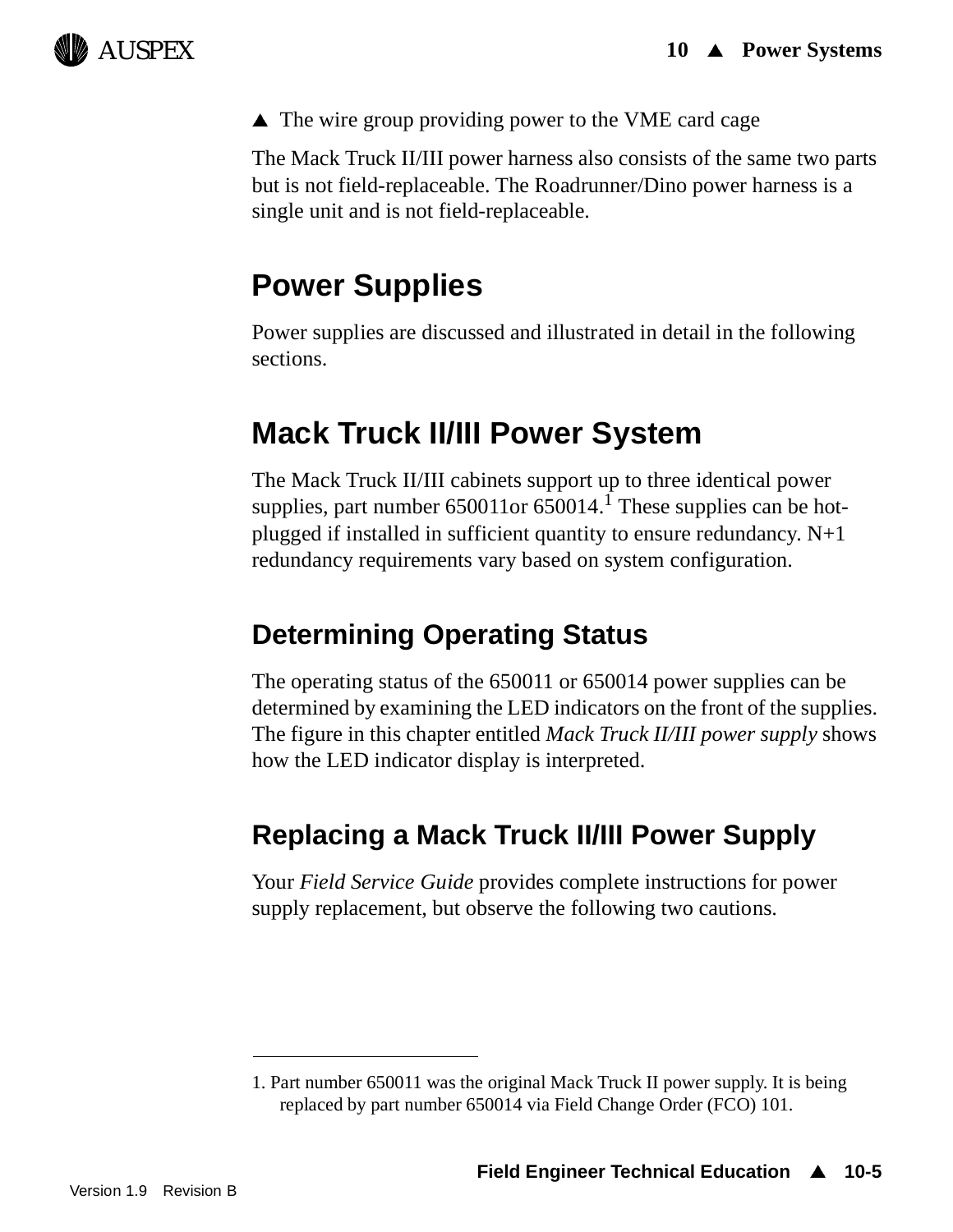



#### **Mack Truck II/III power supply**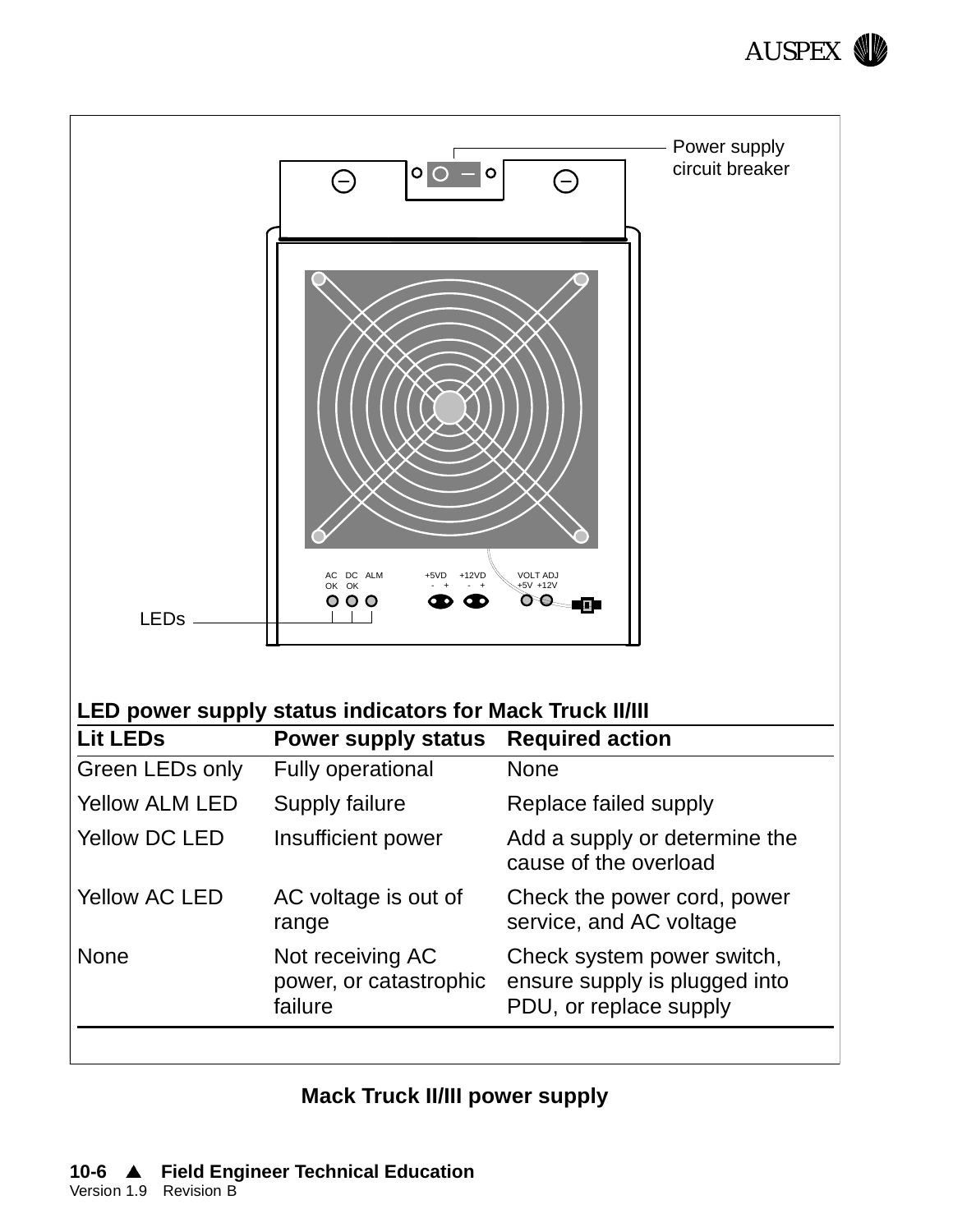

А.

**Caution:** Refer to the *Field Service Guide* to determine the power supply requirements for a specific system configuration. As a rule, when dealing with three-power supply systems, do not turn off more than one supply while the system is running.



**Caution:** Do not carry a power supply by the handle (yoke); it is not strong enough to support the weight of the supply.

## **Mack Truck II/III Power Distribution Unit**

The Mack Truck II/III Power Distribution Unit (PDU) is either part number 510047, or part number 510056. Part number 510056 replaced 510047, and is currently shipped with Mack Truck III systems, but field systems were not retrofitted with the new part. You will therefore find both PDUs in the field.

The PDU is a simple device and seldom fails. Consult your *Field Service Guide* for the replacement procedure.

## **Mack Truck II/III Power Supply Redundancy**

Mack Truck II and III power supply redundancy is established by first determining the minimum number of supplies required for a specific configuration, then adding one power supply. Once established, this " $n+1$ " redundancy" allows the load to be shared equally among the installed supplies. If one supply fails, the remaining supply (or supplies) will provide the required system power until the failed supply is replaced.

The tables entitled *Mack Truck II/III base cabinet power supply requirements* and *Mack Truck II/III expansion cabinet power supply requirements* provide guidelines for recognizing and establishing power supply redundancy. Note that these tables are guidelines only; in marginal situations, power measurement or power analysis may be necessary to determine redundancy requirements.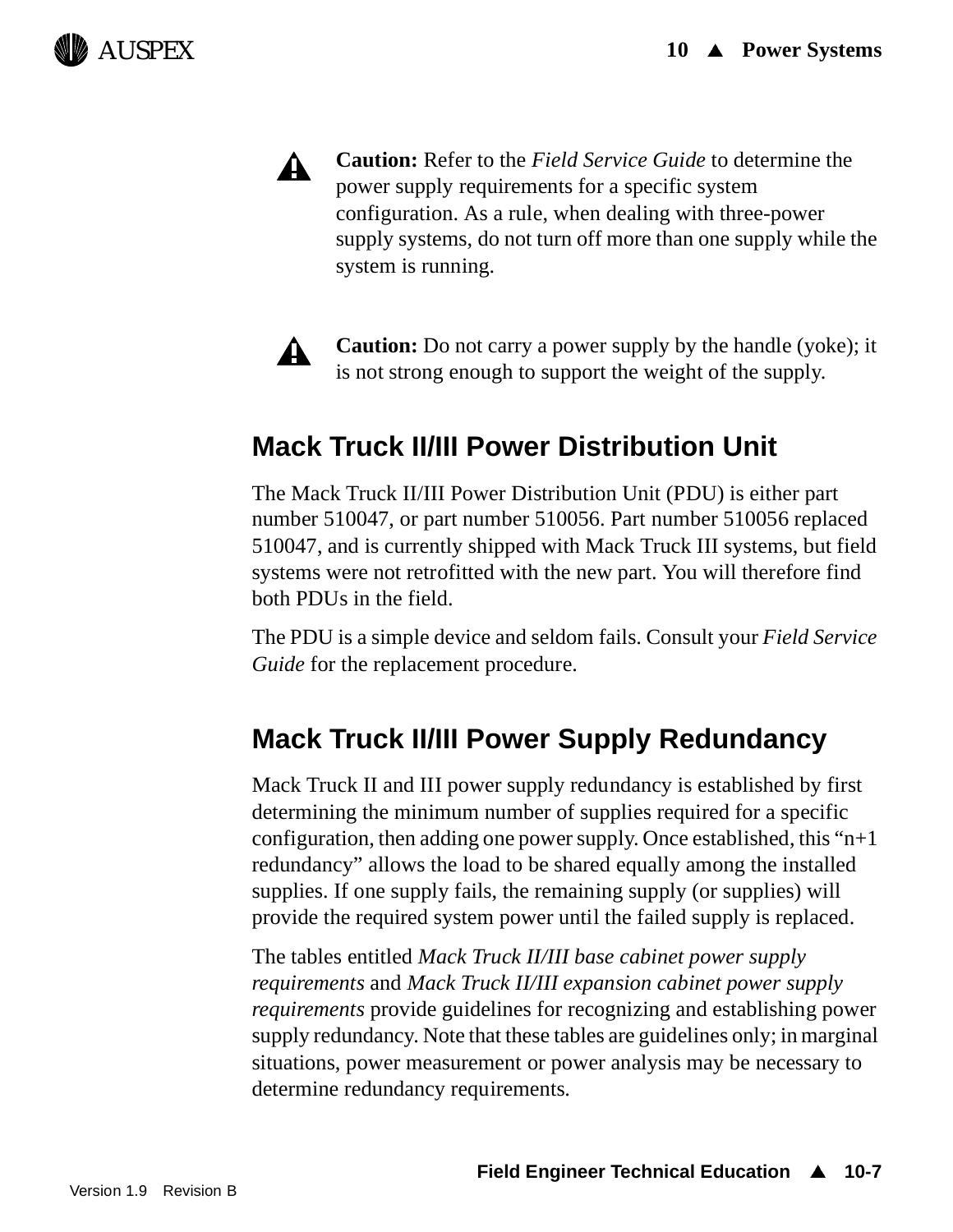

|                                      | Number of processor boards installed |                |                |                |                |   |                |                |                |
|--------------------------------------|--------------------------------------|----------------|----------------|----------------|----------------|---|----------------|----------------|----------------|
| <b>Number of drives</b><br>installed | 3                                    | 4              | 5              | 6              | $\overline{7}$ | 8 | 9              | 10             | 11             |
| $1 - 7$                              |                                      |                |                | 1              | 2              | 2 | $\overline{2}$ | 2              | $\overline{2}$ |
| $8 - 14$                             |                                      | 1              | $\mathbf 1$    | $\overline{2}$ | $\overline{2}$ | 2 | $\overline{2}$ | 2              | 2              |
| $15 - 21$                            |                                      | 1              | $\overline{2}$ | 2              | 2              | 2 | $\overline{2}$ | 2              | $\mathcal{P}$  |
| $22 - 28$                            | 1                                    | 2              | $\overline{2}$ | 2              | $\overline{2}$ | 2 | $\overline{2}$ | 2              | 2              |
| $29 - 35$                            | $\overline{2}$                       | $\overline{2}$ | 2              | $\overline{2}$ | 2              | 2 | 2              | $\overline{2}$ | $\overline{2}$ |
| $36 - 42$                            | $\overline{2}$                       | $\overline{2}$ | 2              | $\overline{2}$ | 2              | 2 | 2              | 2              | $\mathfrak{D}$ |

#### **Mack Truck II/III expansion cabinet power supply requirements**

|                                           | Number of power supplies needed |                            |  |  |
|-------------------------------------------|---------------------------------|----------------------------|--|--|
| <b>Number of drive</b><br>racks installed | <b>Non-redundant operation</b>  | <b>Redundant operation</b> |  |  |
| 1–6                                       |                                 |                            |  |  |
| $7 - 12$                                  |                                 |                            |  |  |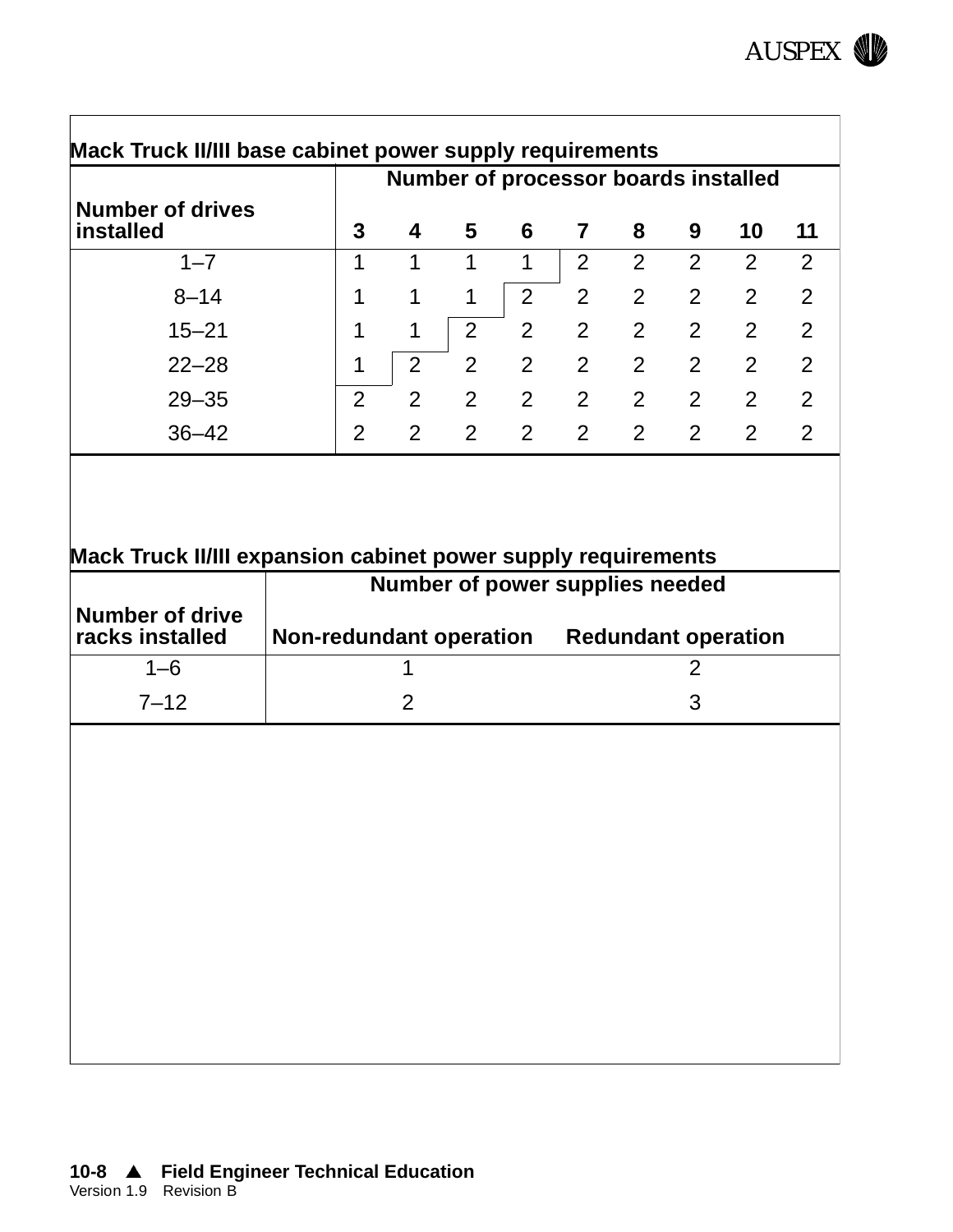

**Student Notes**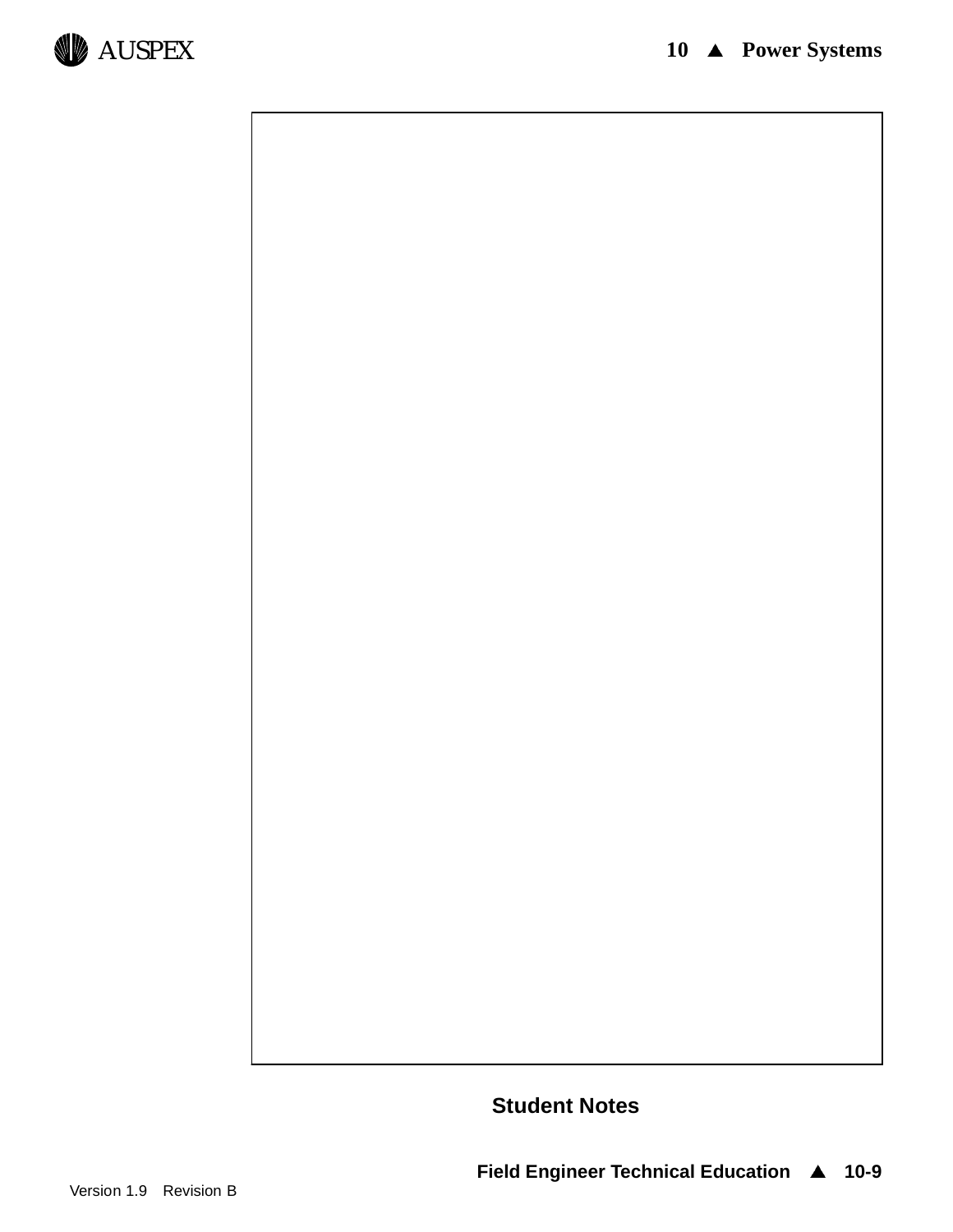



**Items affected by FCO 101**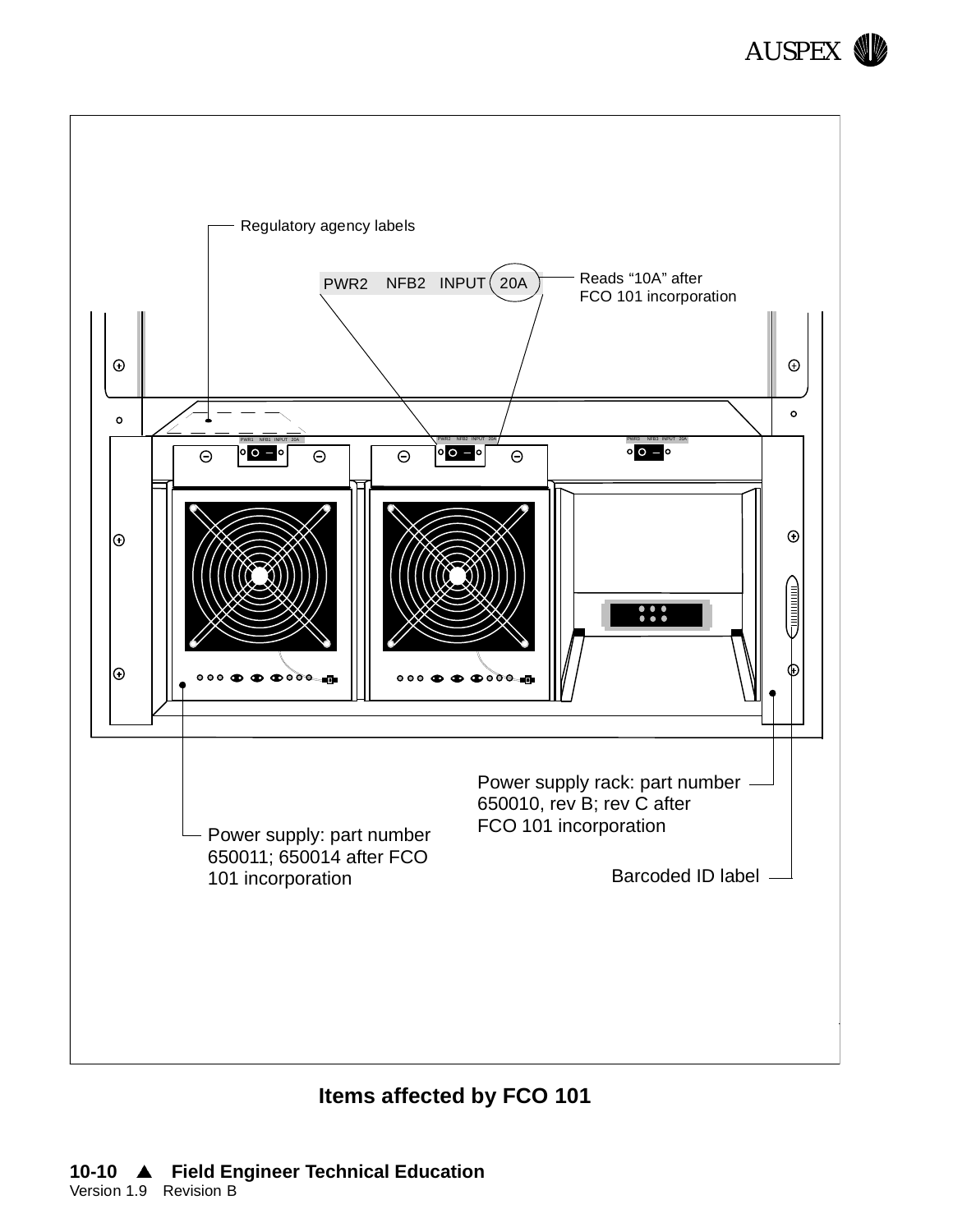

## **Field Change Order (FCO) 101**

FCO 101 affects Mack Truck II power supplies, power supply circuit breakers, power supply racks (ID label only), and regulatory agency labels. The details of FCO 101 are contained within the FCO 101 field bulletin in Appendix B. The figure entitled *Items affected by FCO 101* gives the student an overview of the differences in the power subsystem before and after FCO 101 incorporation.

## **Mack Truck I Power System**

The Mack Truck NetServers support redundant and non-redundant power systems.

In the base cabinet of non-redundant servers, one supply (part number 500012) provides power to the card cage, and the other (part number 500011) provides power to drive racks 1–4. In the expansion cabinet, one supply provides power to drive racks 5–8, and the other provides power to racks 9–12.

For redundant systems (models NS 7000/502, NS 6002, and NS 5502), four power supplies are used to support redundant operation. In the base cabinet, two card cage supplies (part number 650007) are located below the card cage; they share the power demands of the board set and backplane. Two drive rack power supplies (part number (650006) are located between the card cage and the first drive rack; they share the power demands of the drives in racks 1–4. In the expansion cabinet, two supplies are located below drive rack 5 to provide power to racks 5–8. If racks 9–12 are installed, an additional pair of supplies are located below rack 9 to provide power for those racks.

## **Determining Operating Status**

The operating status of the Mack Truck I power supplies can be determined by examining the LED indicators on the front of the supplies. The figure in this chapter entitled *Mack Truck I power supplies* shows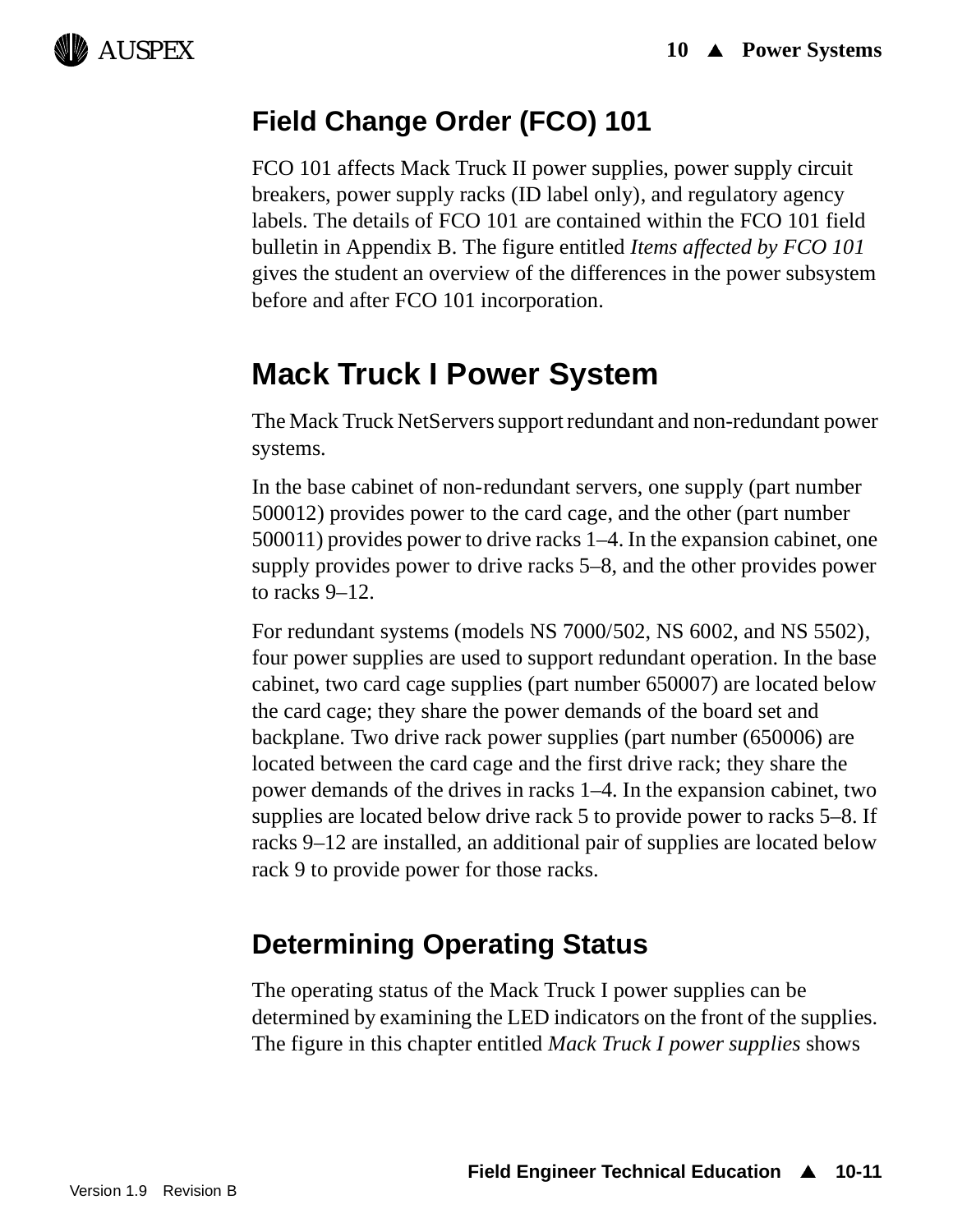



#### **Mack Truck I power supplies**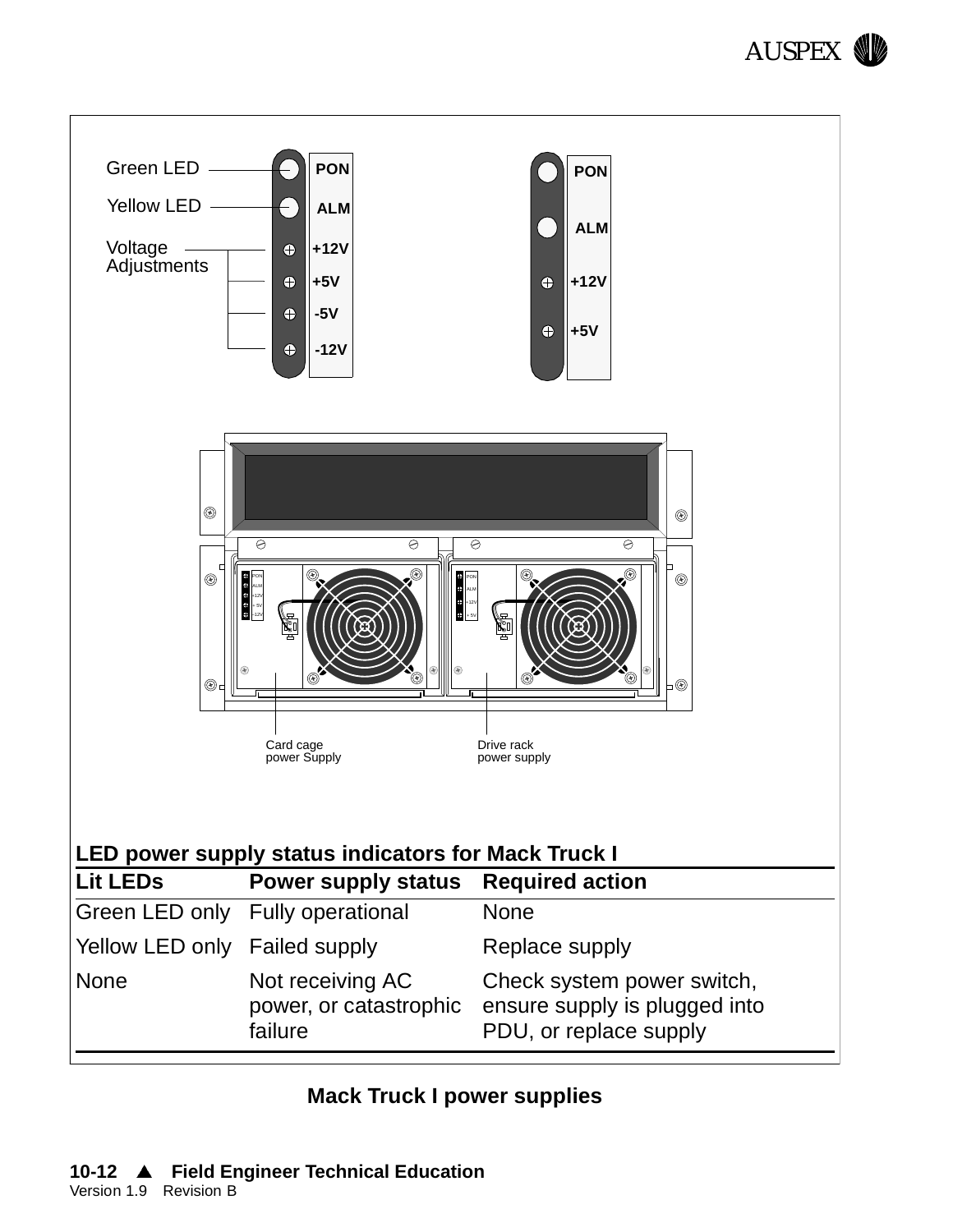

how the LED indicator display is interpreted. The LED location is the same for redundant and non-redundant systems.



**Note:** Older Mack Truck I power supplies with integral fan assemblies do not have LEDs.

## **Replacing a Mack Truck I Power Supply**

The *Field Service Guide* provides complete instructions for power supply replacement, but observe the following note and caution.



**Note:** If the NetServer has a redundant power supply configuration, it will operate normally if one power supply fails. However, it should be replaced immediately in order to return the server to a redundant power status.



**Caution:** Do not attempt to hot-plug a power supply in a Mack Truck I or Roadrunner/Dino cabinet. Only the power supplies in Mack Truck II/III cabinets are hot-pluggable.

## **Mack Truck I Power Distribution Unit**

The PDU for the Mack Truck I cabinets will bear part number 500026 or part number 500054. The 500026 was the original PDU shipped with the NS 5000 and 5500. The 500054 is the functional replacement with a few enhancements.

Observe the following note when dealing with 500026 PDUs in the field.



**Caution:** To prevent accidental power shut-down, the 500026 PDU should have the switch cover shown in the figure entitled *Mack Truck I power distribution unit* (later in this chapter). If you observe a 500026 PDU without the switch cover, contact Auspex technical support immediately. The switch cover on the 500054 PDU is standard equipment; it was added to the 500026 as a result of FCO 71.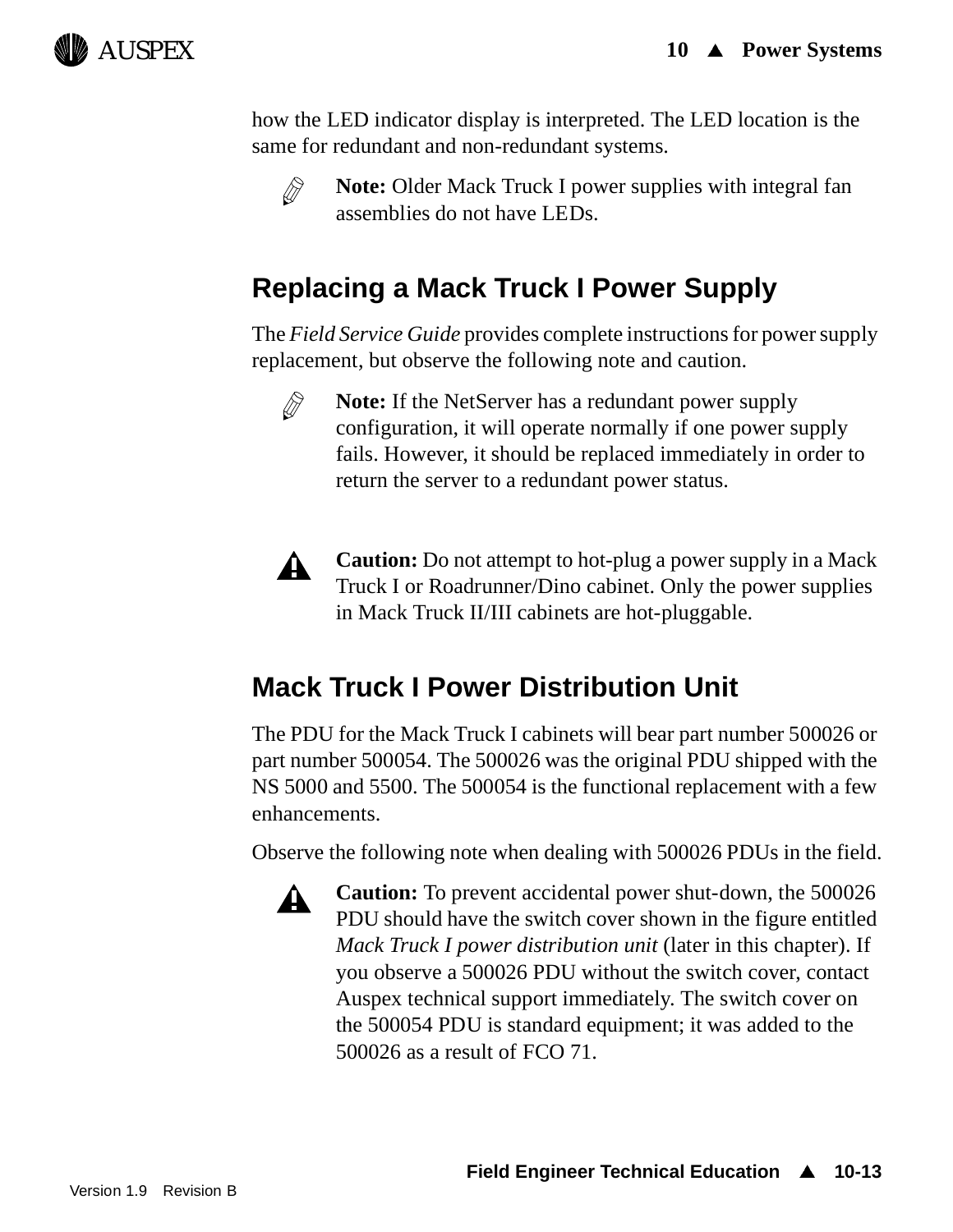



**Mack Truck I power distribution unit**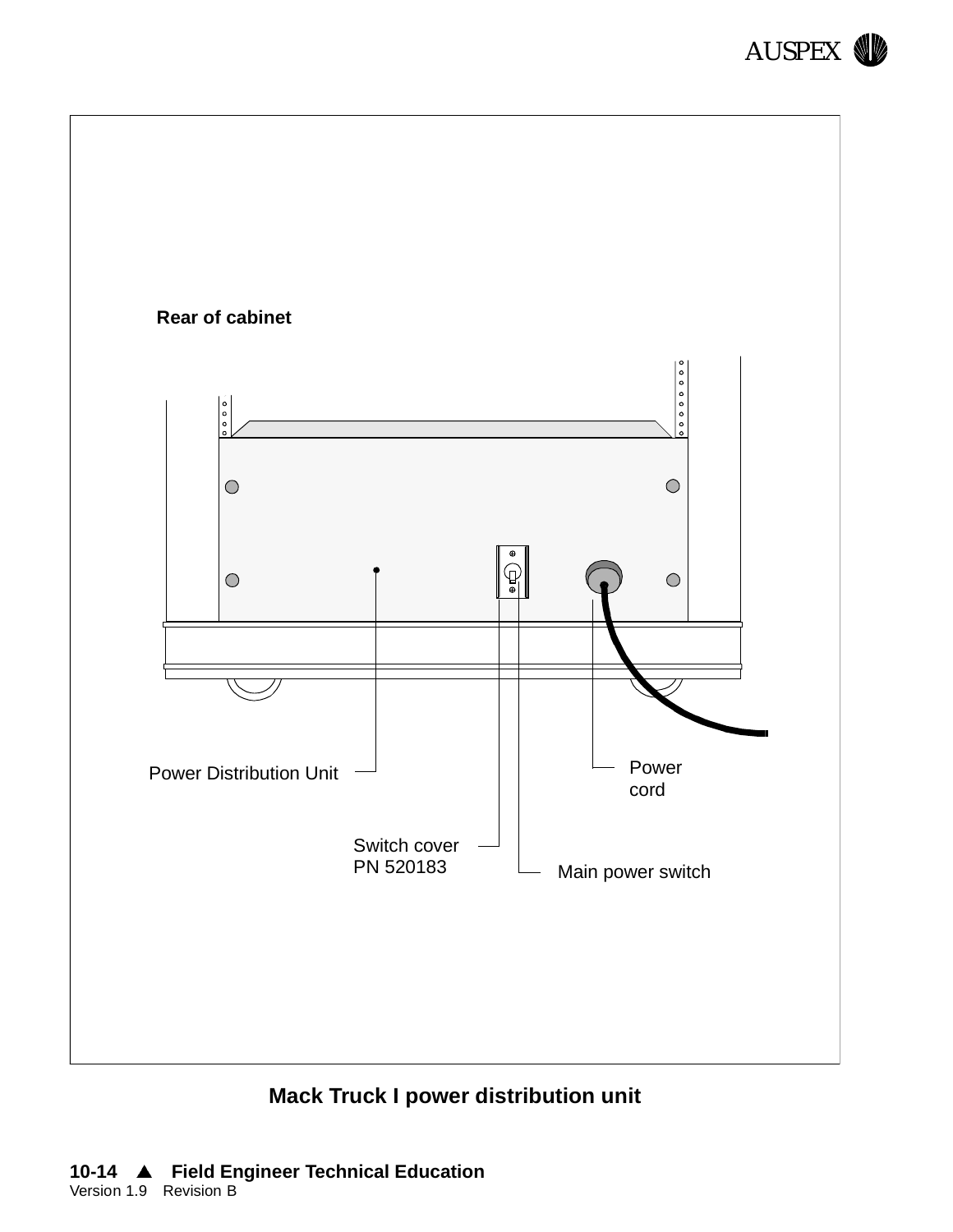

**Student notes**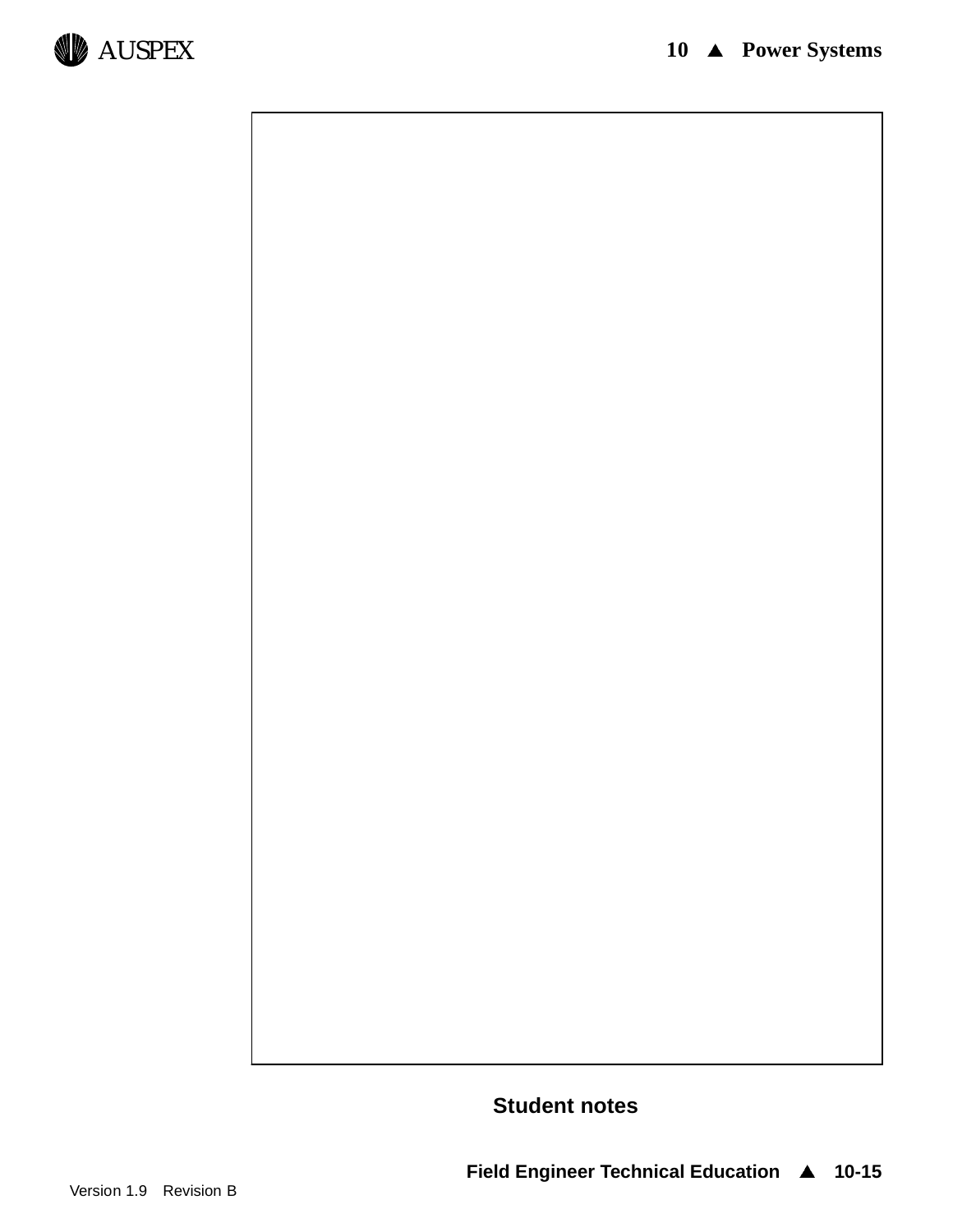

| LEDs (viewed<br>through mesh<br>screen) -<br>Power systems<br>unit<br>$\bigcirc$<br>Main power<br>P<br>G<br>switch<br>Power plug<br>Ground wire<br>$\circ$<br><b>LED power supply status indicators for Roadrunner/Dino</b> |                                                                                  |                                                                                                                               |  |  |  |
|-----------------------------------------------------------------------------------------------------------------------------------------------------------------------------------------------------------------------------|----------------------------------------------------------------------------------|-------------------------------------------------------------------------------------------------------------------------------|--|--|--|
| <b>Lit LEDs</b>                                                                                                                                                                                                             | <b>Power supply status</b>                                                       | <b>Required action</b>                                                                                                        |  |  |  |
| Green LED only                                                                                                                                                                                                              | <b>Fully operational</b>                                                         | No action required.                                                                                                           |  |  |  |
| Left LED is red                                                                                                                                                                                                             | Power problem or<br>supply failure                                               | Check the AC power or replace the<br>failed power supply.                                                                     |  |  |  |
| Middle LED is<br>red                                                                                                                                                                                                        | Power problem or<br>supply failure                                               | Verify DC power connector wires<br>are properly connected or replace<br>the failed power supply.                              |  |  |  |
|                                                                                                                                                                                                                             | Right LED is red Power problem or<br>supply failure                              | Visually inspect the backplane bus<br>bar to ensure proper wire and bus<br>contacts or replace the failed<br>supply.          |  |  |  |
| <b>None</b>                                                                                                                                                                                                                 | The supply is not<br>receiving AC power, or<br>it has a catastrophic<br>failure. | Check the system power switch,<br>ensure the supply's power plug is<br>firmly plugged into the PDU, or<br>replace the supply. |  |  |  |
|                                                                                                                                                                                                                             |                                                                                  |                                                                                                                               |  |  |  |

## **Roadrunner/Dino power supply**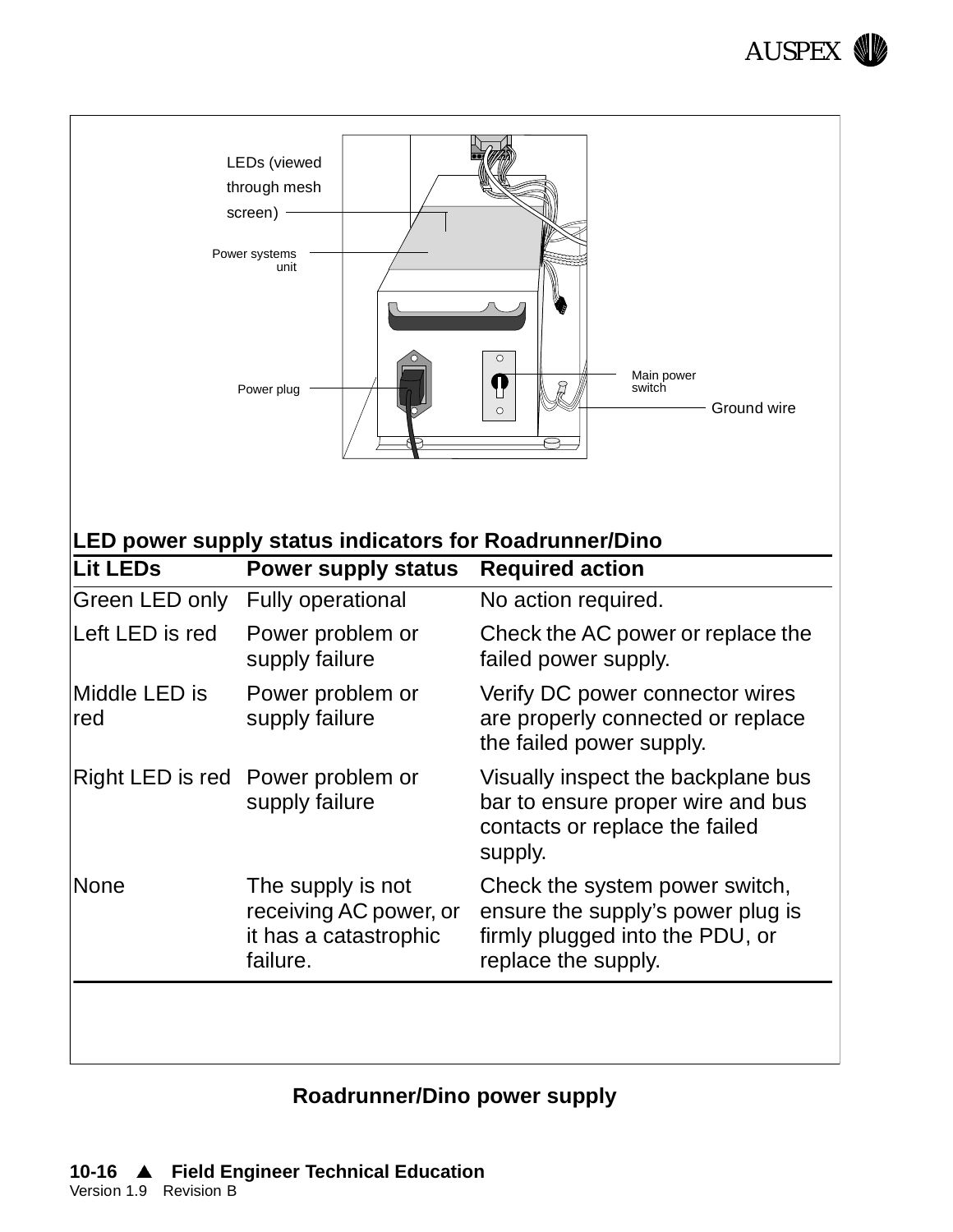# AUSPEX

# **Roadrunner/Dino Power System**

The Roadrunner/Dino power supply (part number 500130 for the base cabinet and part number 500147 for the expansion cabinet) is a single unit that provides power for all NetServer subsystems. An important distinction is that the Roadrunner/Dino power supplies are not fieldadjustable.

The figure on the facing page shows how to interpret the status indicators (which must be viewed through the mesh screen on the top of the supply).

There is no separate power distribution unit for the Roadrunner/Dino power system; it is integrated into the power supply.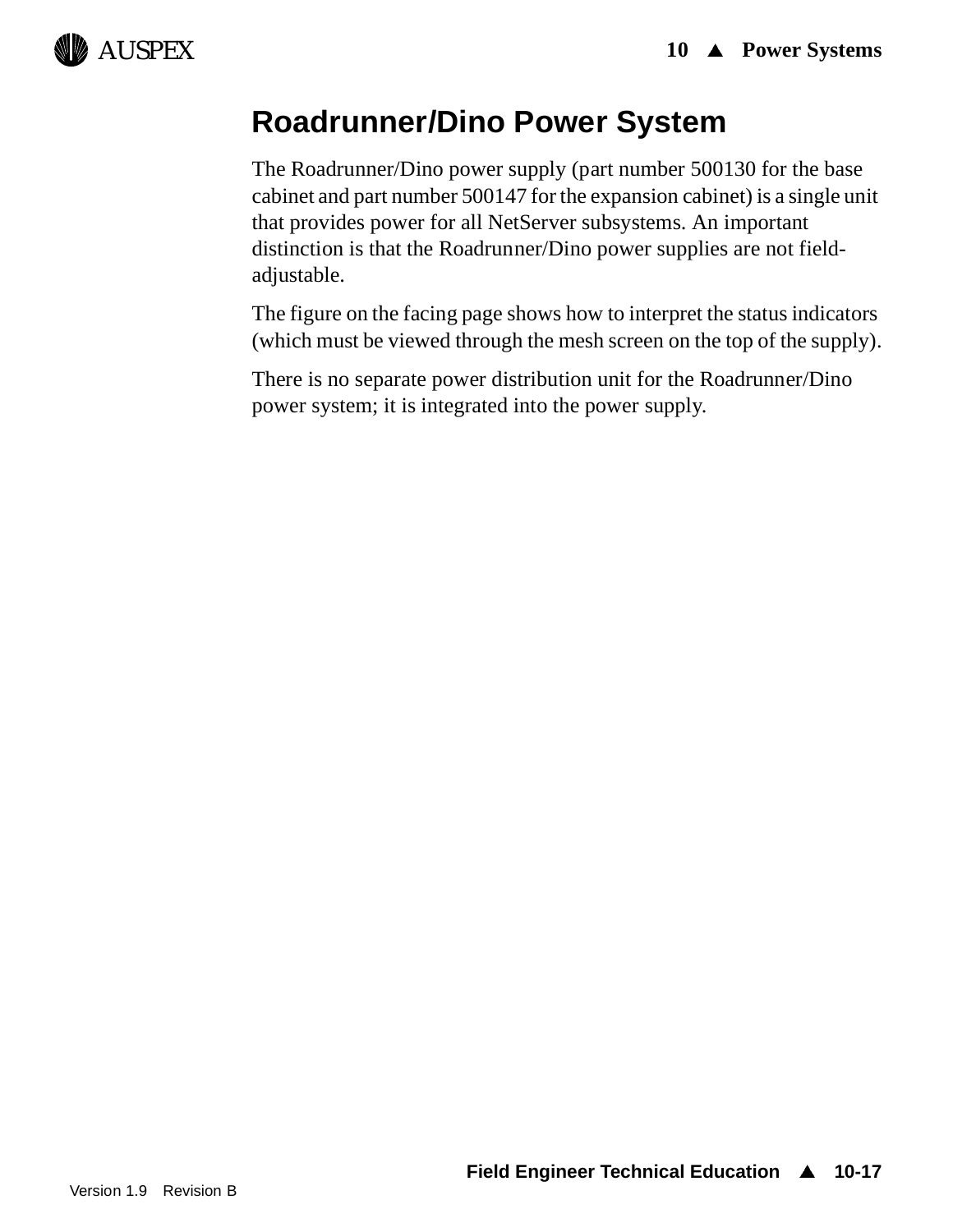

| <b>Power System Components Summary</b> |                    |
|----------------------------------------|--------------------|
| <b>Component</b>                       | <b>Part Number</b> |
| <b>Mack Truck I</b>                    |                    |
| Non-redundant power supply             |                    |
| Card cage                              | 500012             |
| Drive rack                             | 500011             |
| Redundant power supply                 |                    |
| Card cage                              | 650007             |
| Drive rack                             | 650006             |
| Power Distribution Unit (PDU)          | 500026             |
|                                        | 500054             |
| <b>Mack Truck II</b>                   |                    |
| Power supply                           | 650011             |
|                                        | 650014             |
| <b>Power Distribution Unit</b>         | 510047             |
|                                        | 510056             |
| <b>Mack Truck III</b>                  |                    |
| Power supply                           | 650014             |
| <b>Power Distribution Unit</b>         | 510056             |
| <b>Roadrunner/Dino</b>                 |                    |
| Power supply, base cabinet             | 500130             |
| Power supply, expansion cabinet        | 500147             |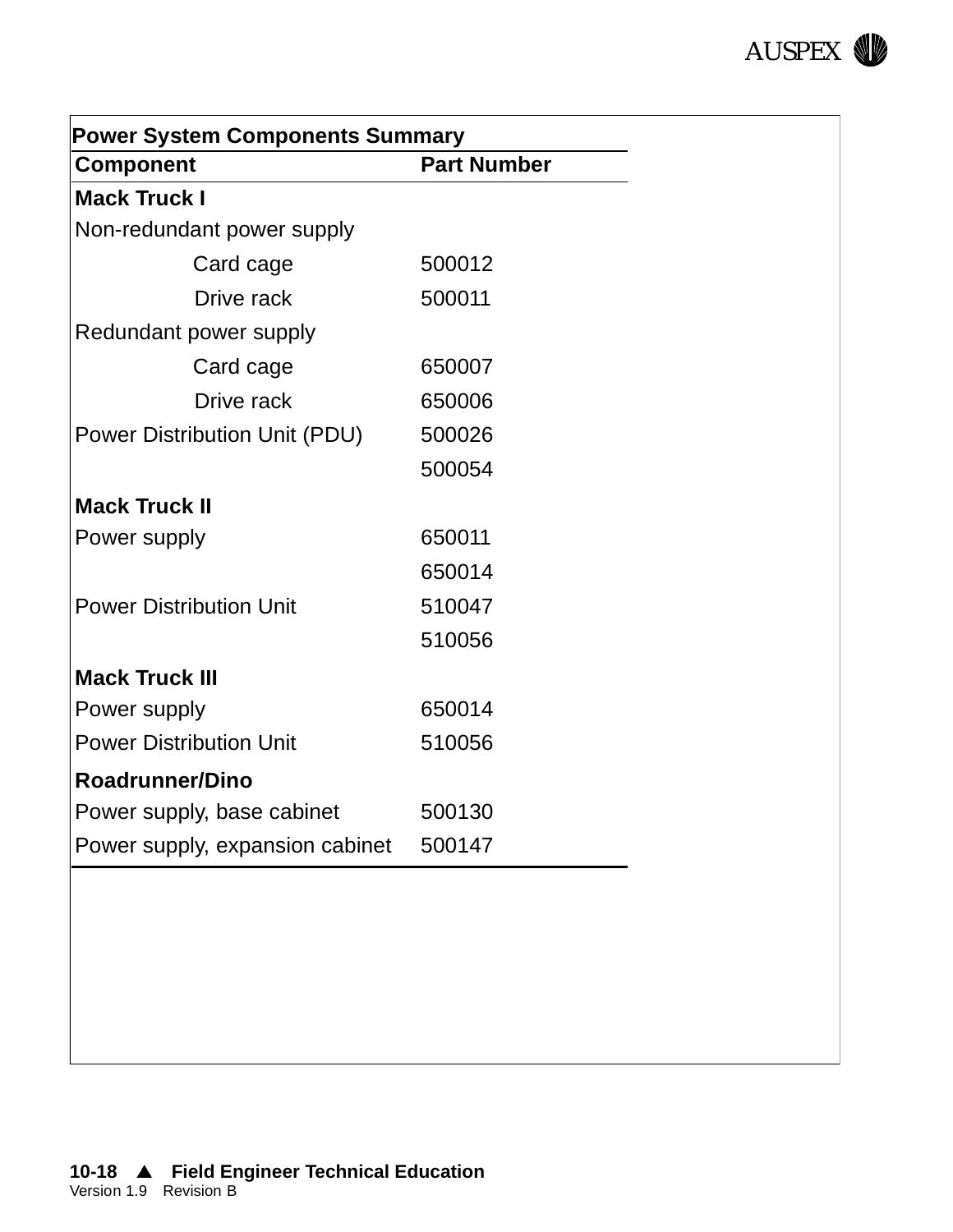

**Student Notes**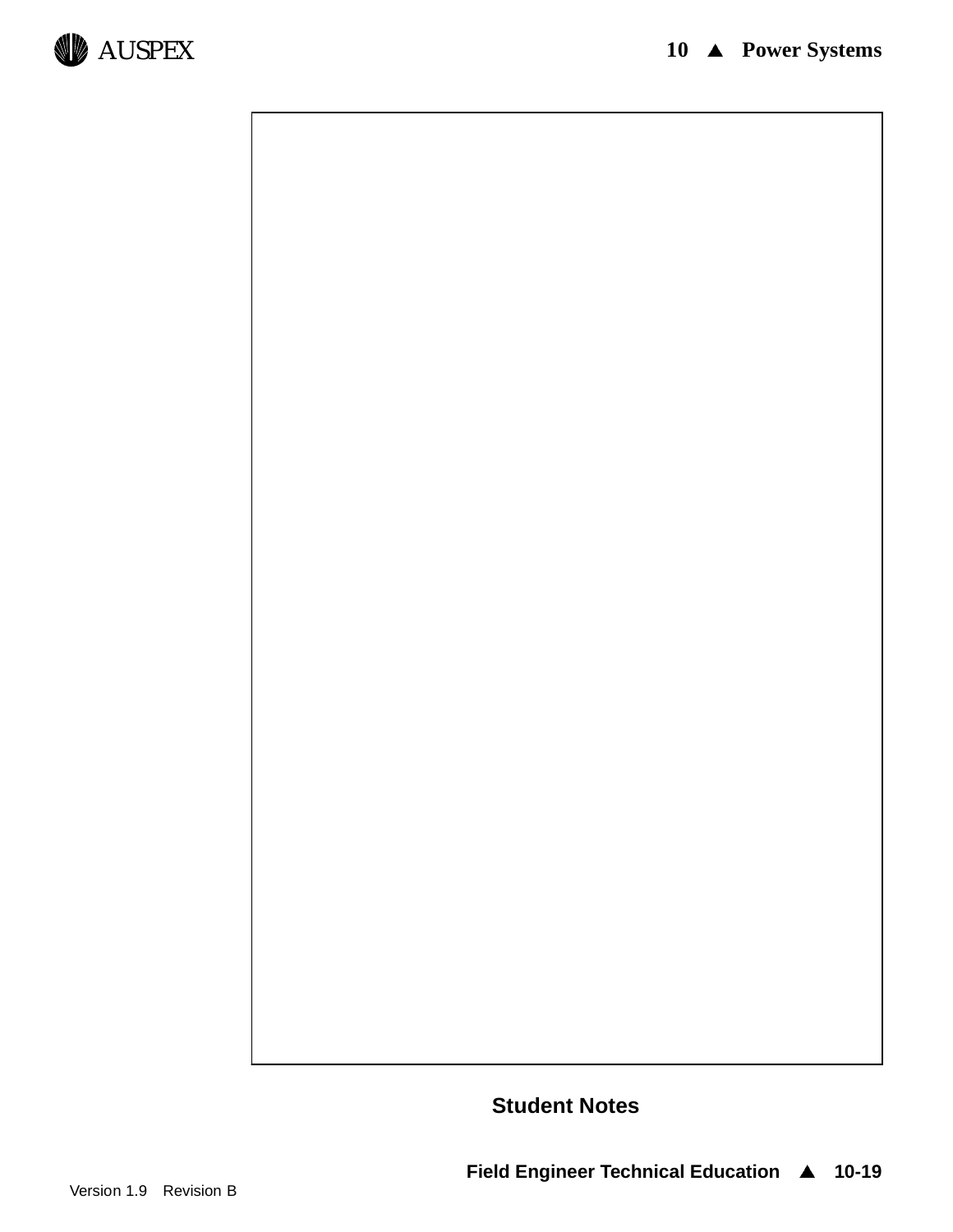



#### **Mack Truck III VME backplane ("extended" backplane)**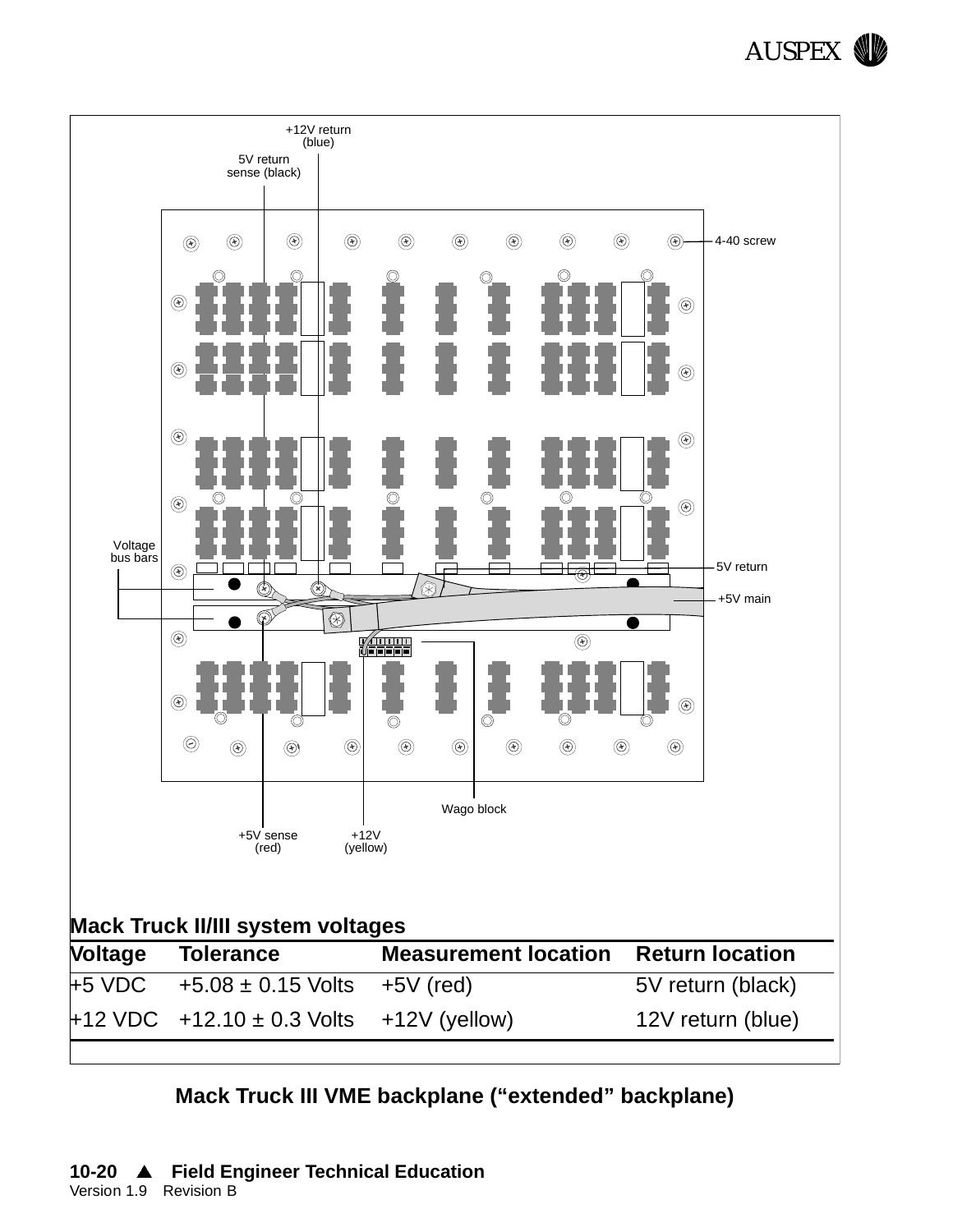# AUSPEX

# **Mack Truck II/III System Voltages**

The table entitled *Mack Truck II/III system voltages* lists the voltage levels, voltage tolerances, and measurement locations for Mack Truck II and III system voltages.



**Note:** The voltages shown in the table entitled *Mack Truck II/III system voltages* are measured between the measurement location and the return location.



**Note:** The Mack Truck II and III systems use the same power subsystem but have different VME backplanes. The Mack Truck III uses the backplane shown in the figure entitled Mack Truck III VME backplane. The Mack Truck II uses the same backplane as the Mack Truck I.

See the *Field Service Guide* and the *System Maintenance* chapter in this manual for more information on voltage testing.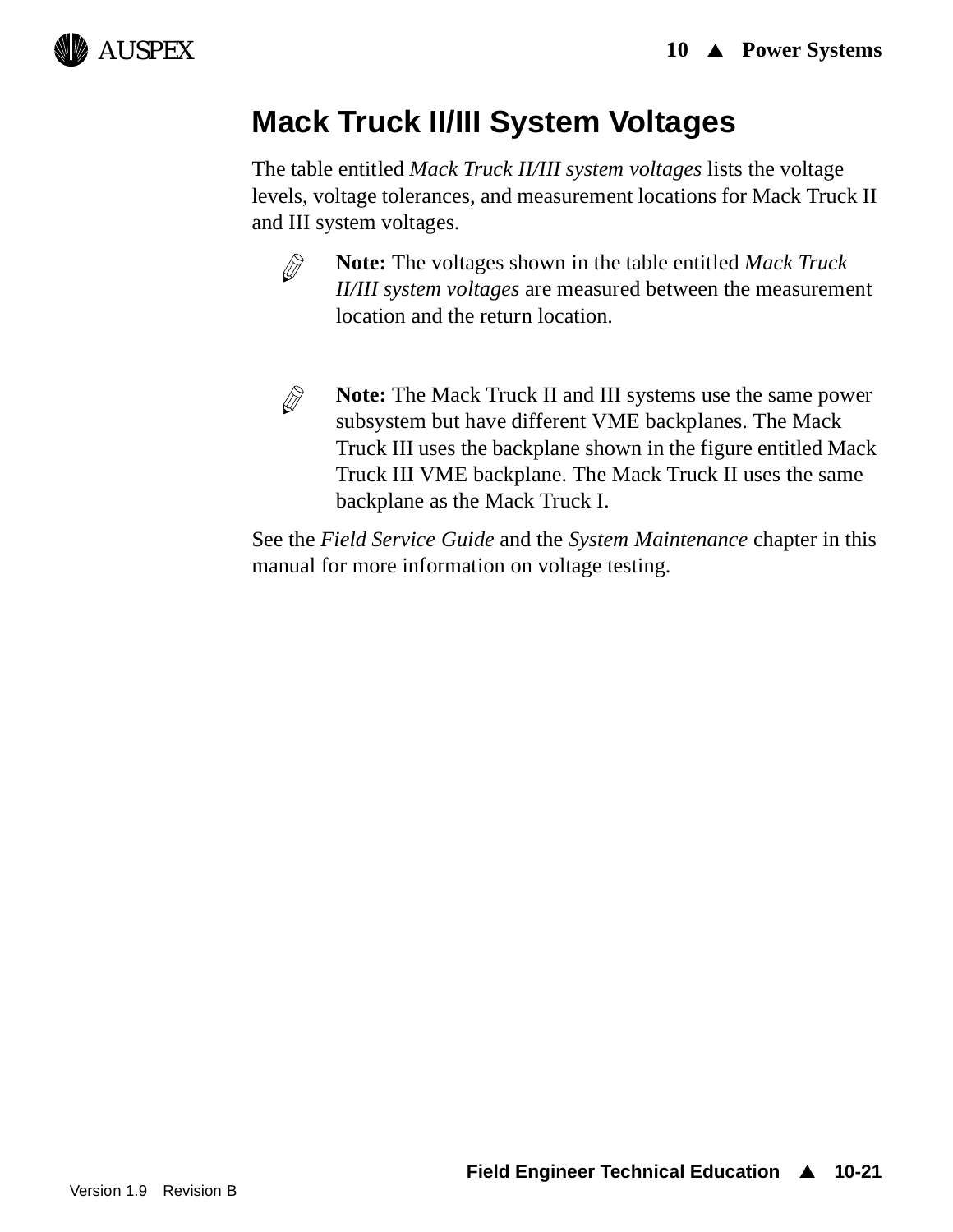



#### **Roadrunner/Dino VME backplane**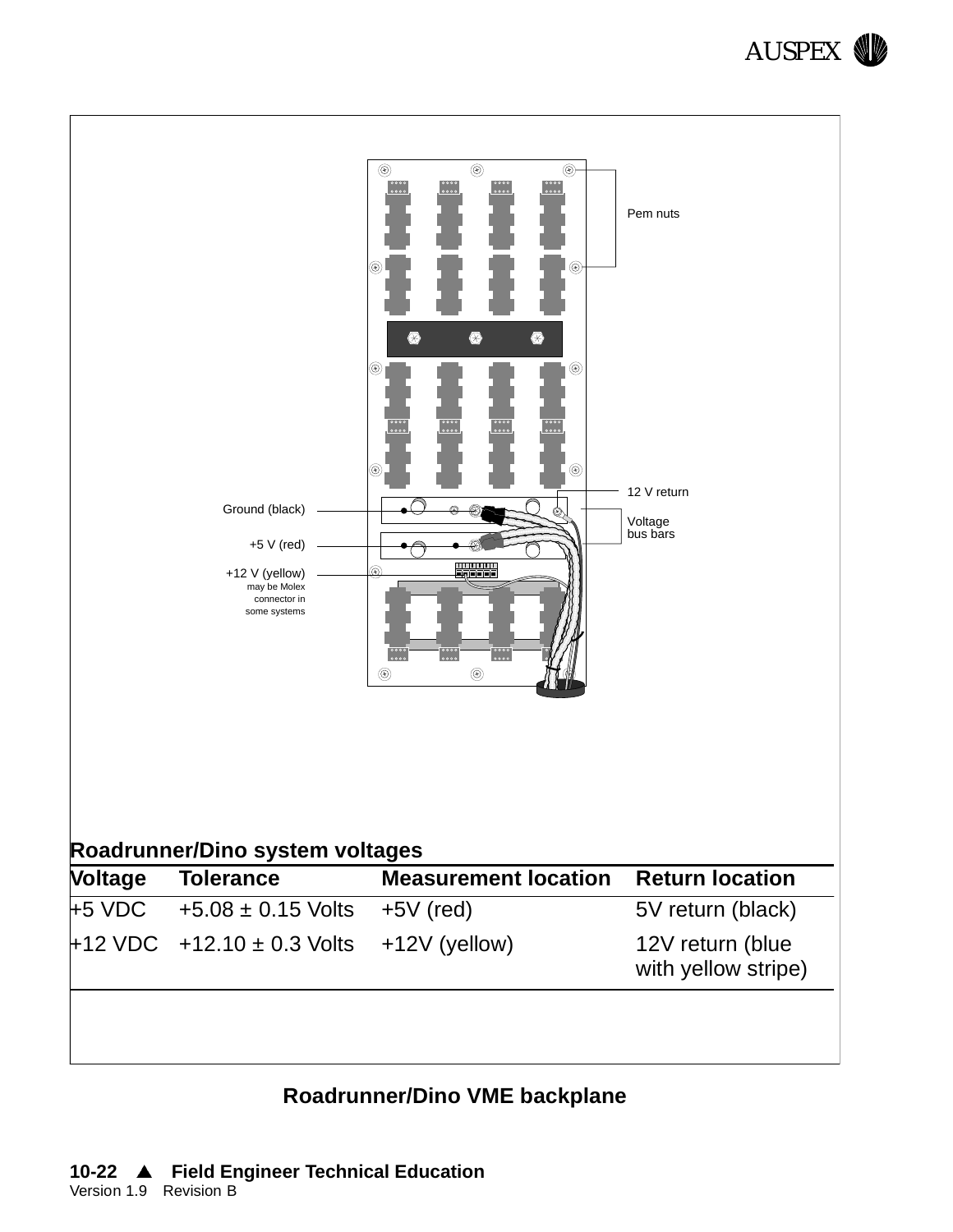

# **Roadrunner System Voltages**

The table entitled *Roadrunner/Dino system voltages* lists the voltage levels, voltage tolerances, and measurement locations for Roadrunner and Dino system voltages.



**Note:** The voltages shown in the table entitled *Roadrunner/Dino system voltages* are measured between the measurement location and the return location.

See the *Field Service Guide* and the *System Maintenance* chapter in this manual for more information on voltage testing.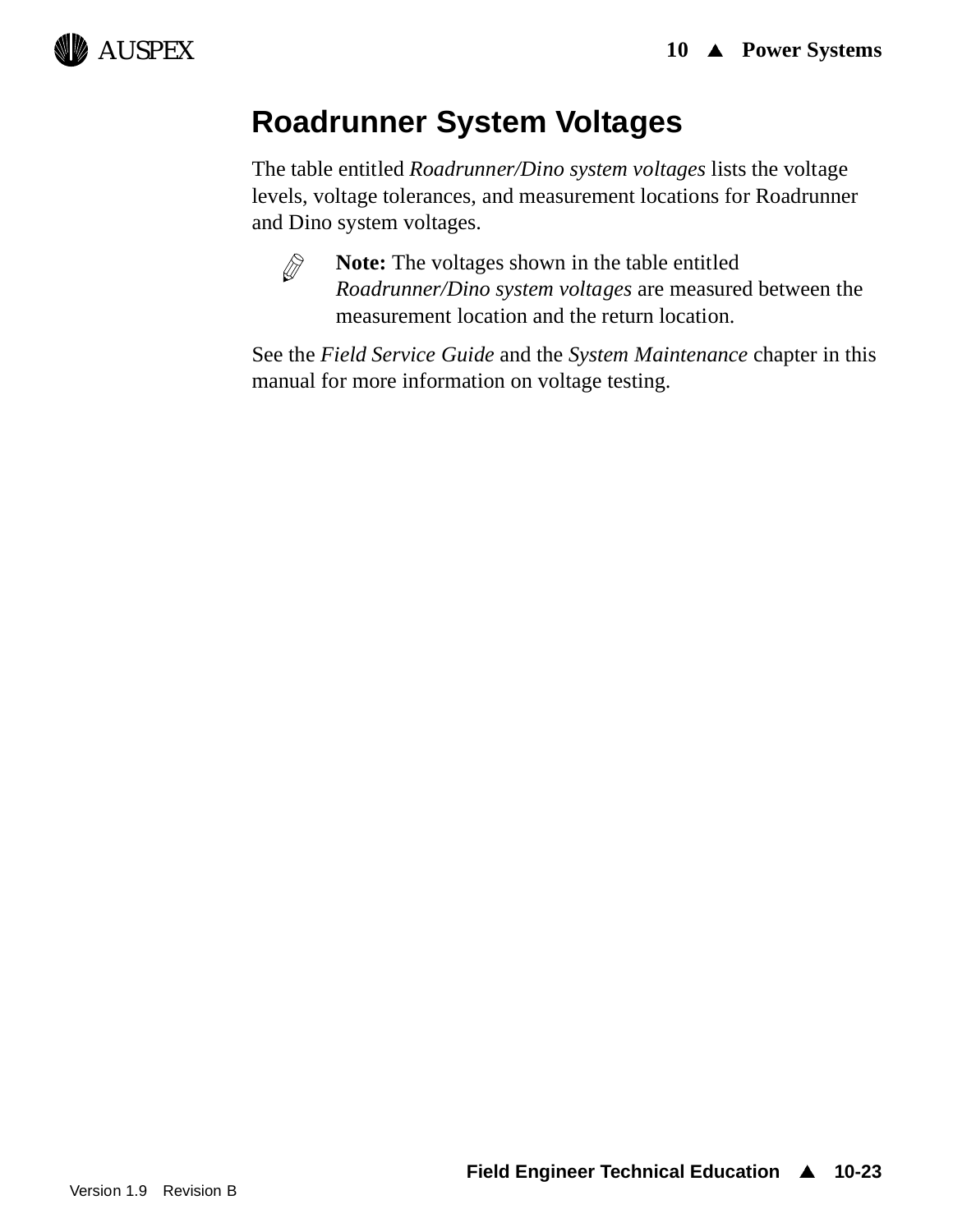



|  |  |  |  |  | <b>Mack Truck I VME backplane</b> |
|--|--|--|--|--|-----------------------------------|
|--|--|--|--|--|-----------------------------------|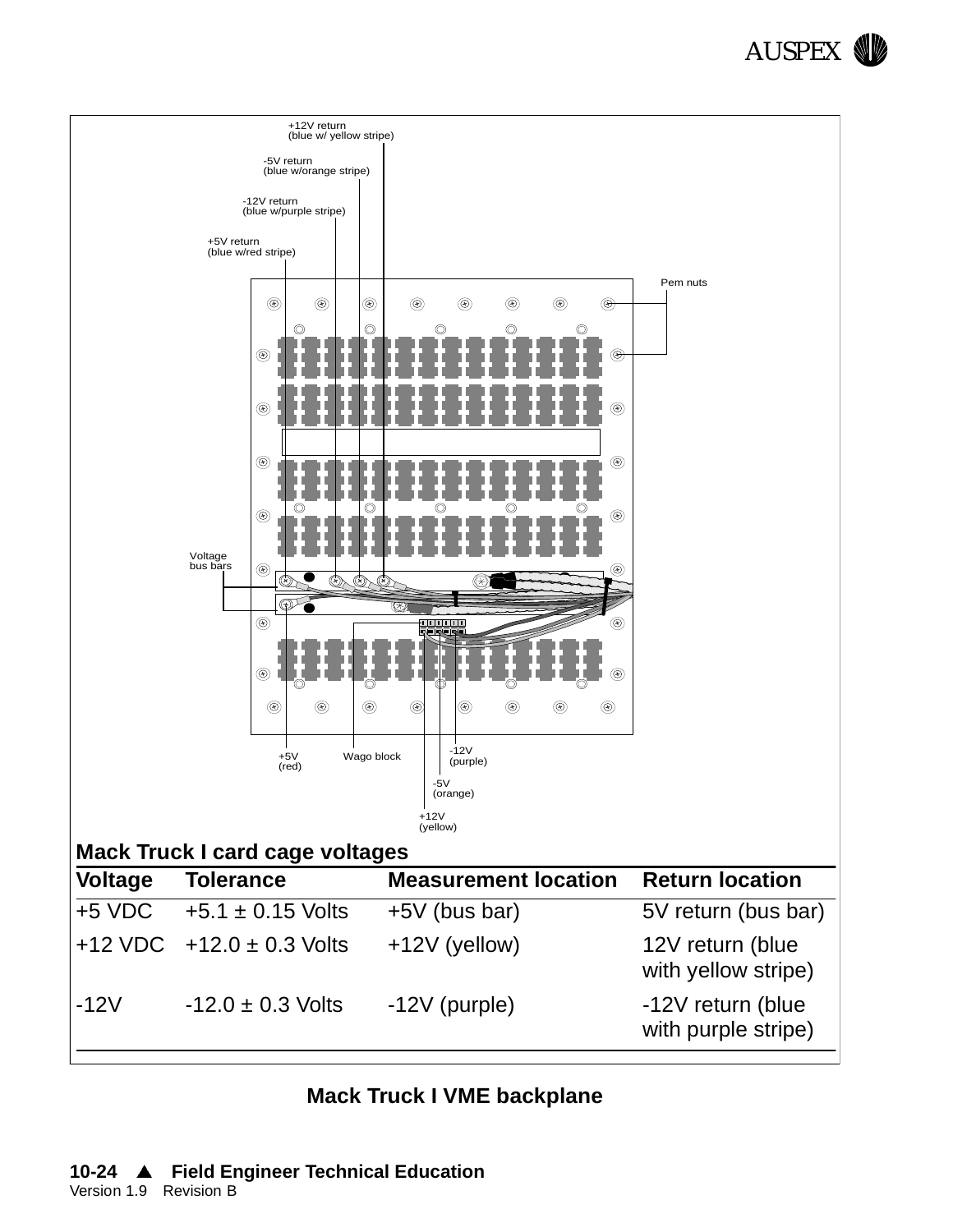

## **Mack Truck I System Voltages**

## **Mack Truck I Card Cage Voltages**

The table entitled *Mack Truck I card cage voltages* lists the voltage levels, voltage tolerances, and measurement locations for the Mack Truck I card cage.



**Note:** The voltages shown in the table entitled *Mack Truck I card cage voltages* are measured between the measurement location and the return location. If any of the voltages measured are out of tolerance, refer to the *Field Service Guide* and follow the adjustment procedure.

See the *Field Service Guide* and the *System Maintenance* chapter in this manual for more information on voltage testing.

## **Mack Truck I Drive Rack Voltages**

The table entitled *Mack Truck I drive rack voltages* lists the voltage levels, voltage tolerances, and measurement locations for Mack Truck I drive racks.



**Note:** The voltages shown in the table entitled *Mack Truck I drive rack voltages* are measured between the measurement location and the return location. If any of the voltages measured are out of tolerance, refer to the *Field Service Guide* and follow the adjustment procedure.

See the *Field Service Guide* and the *System Maintenance* chapter in this manual for more information on voltage testing.